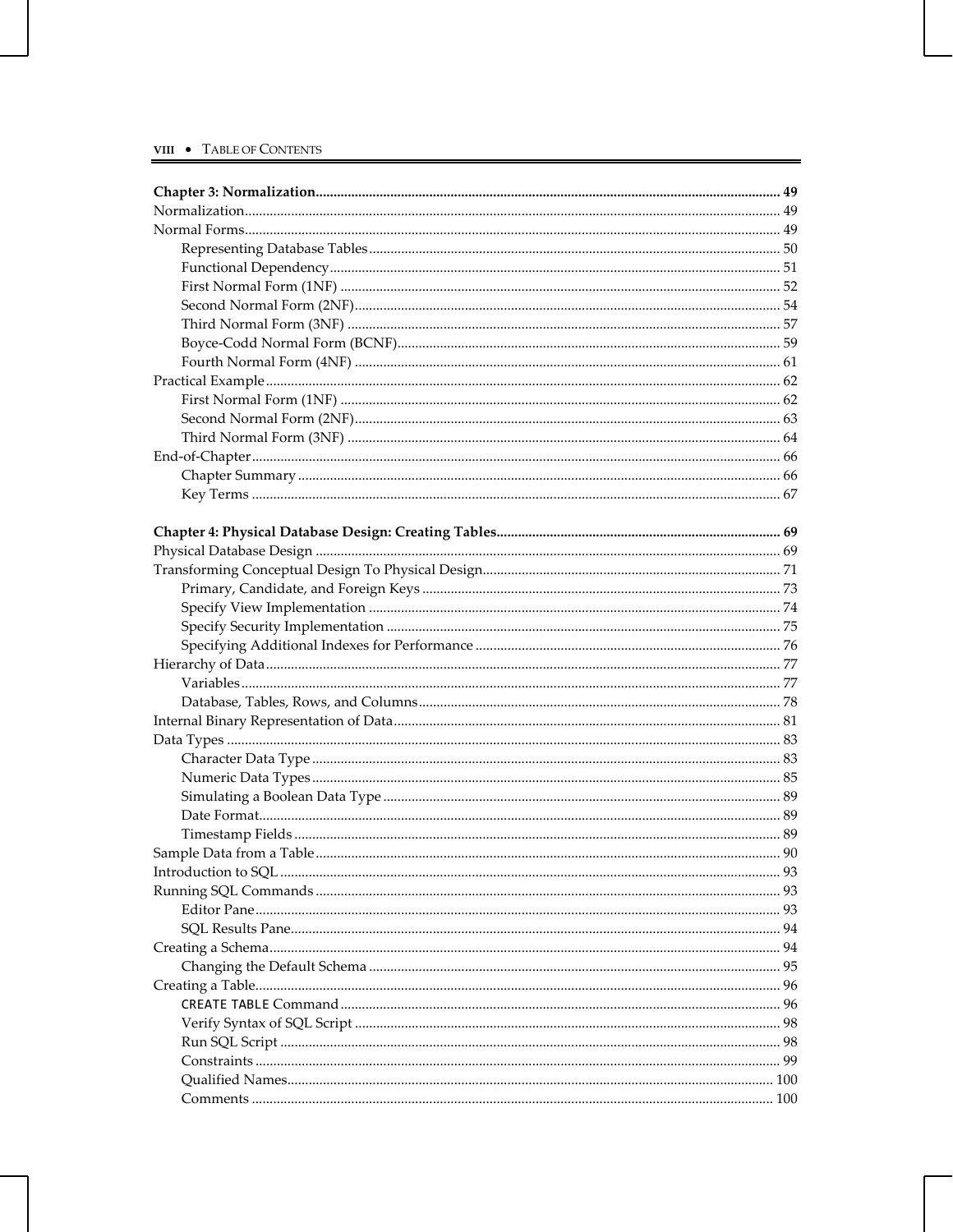| . 142 |
|-------|
|       |
|       |
|       |
|       |
|       |
|       |
|       |
|       |
|       |
|       |
|       |
|       |
|       |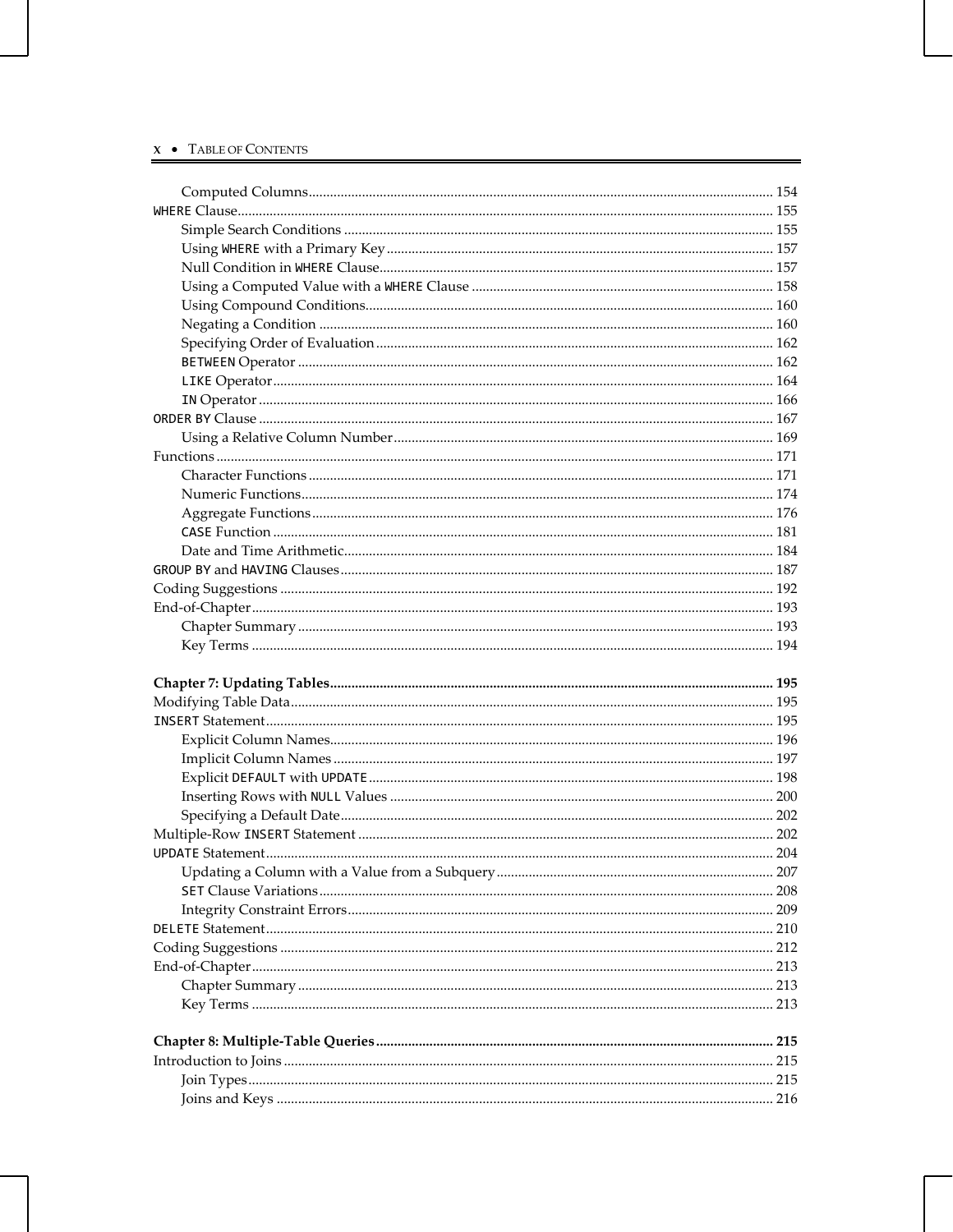| 271 |
|-----|
|     |
|     |
|     |
|     |
|     |
|     |
|     |
|     |
|     |
|     |
|     |
|     |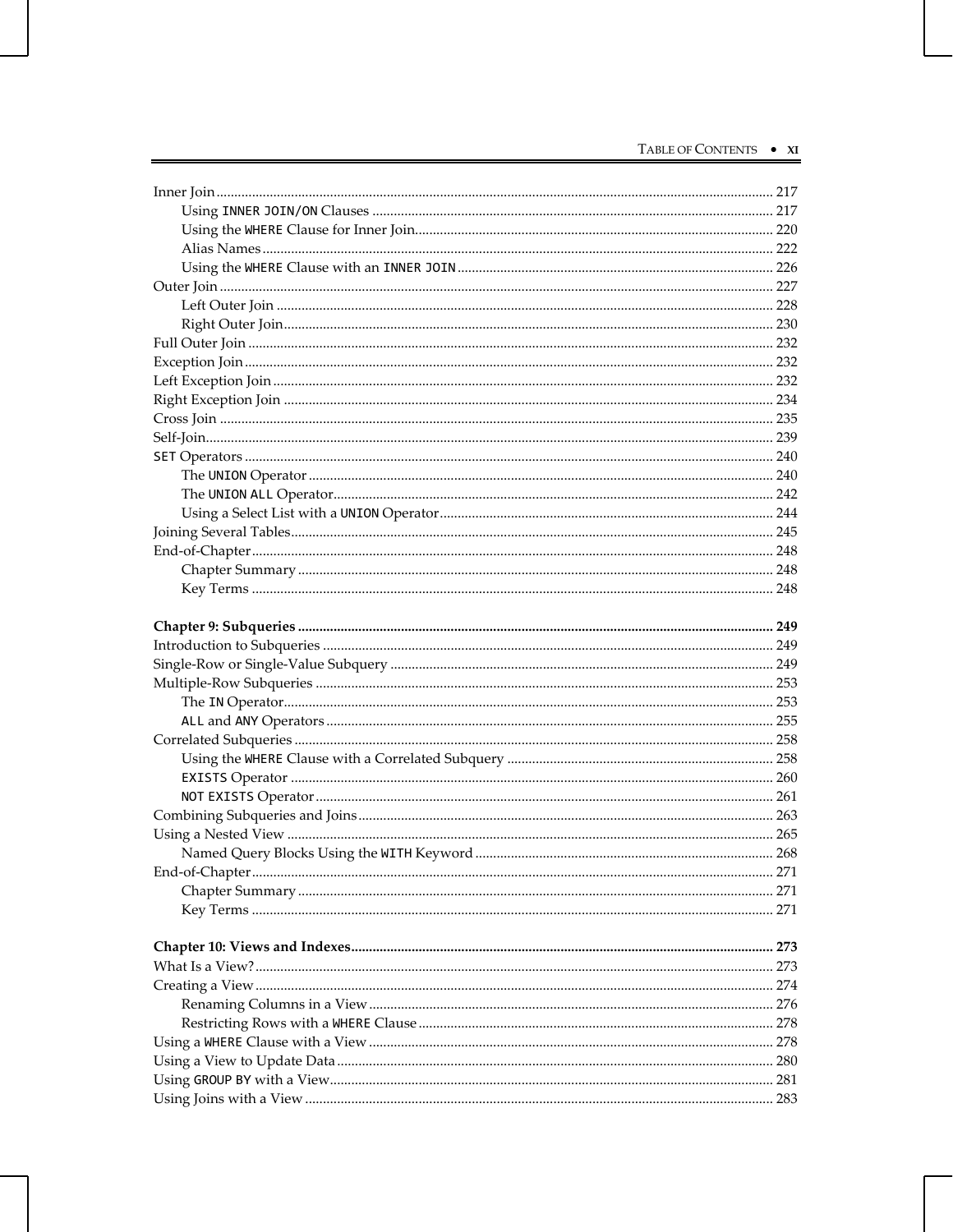| 326 |
|-----|
|     |
|     |
|     |
|     |
|     |
|     |
|     |
|     |
|     |
|     |
|     |
|     |
|     |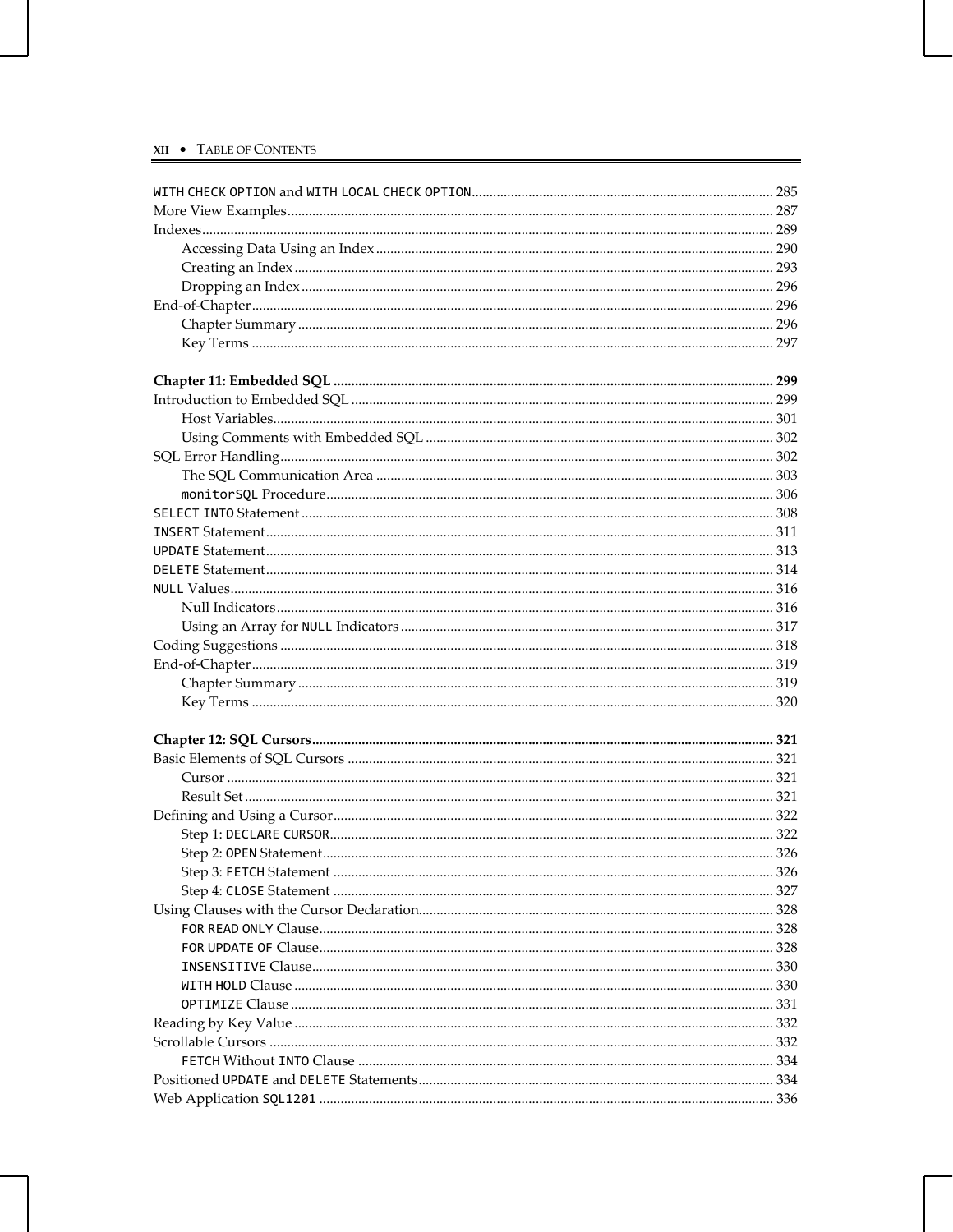| 395 |
|-----|
|     |
|     |
|     |
|     |
|     |
|     |
|     |
|     |
|     |
|     |
|     |
|     |
|     |